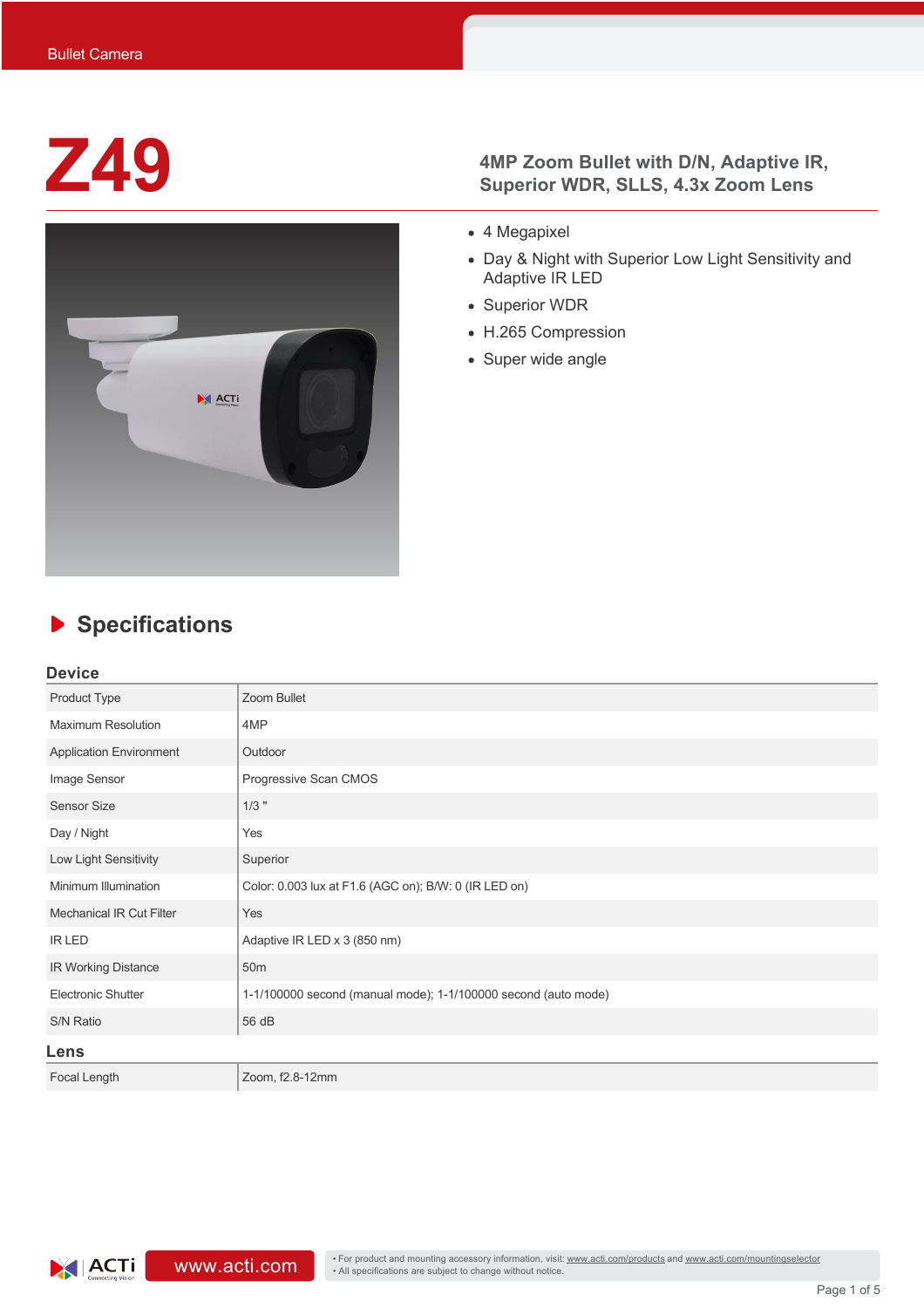### Bullet Camera

| Aperture                        | F <sub>1.6</sub>                              |
|---------------------------------|-----------------------------------------------|
| Zoom Ratio                      | 4.3x optical                                  |
| Zoom Application                | Camera Installation                           |
| Focus                           | Auto focus                                    |
| <b>Horizontal Viewing Angle</b> | $102.1^{\circ} - 30.7^{\circ}$                |
| Vertical Viewing Angle          | $54.5^{\circ}$ - 16.9 $^{\circ}$              |
| Viewing Angle Adjustment        | Pan: 0°-360°, Tilt: 0°-90°, Rotation: 0°-360° |

#### **Video**

| Compression                          | H.265, H.264 (Baseline/ Main/ High profile), MJPEG                                                                                                                                              |
|--------------------------------------|-------------------------------------------------------------------------------------------------------------------------------------------------------------------------------------------------|
| Maximum Frame Rate vs.<br>Resolution | 25 fps at 2688 x 1520 25 fps at 2560 x 1440 30 fps at 2304 x 1296 30 fps at 1920 x 1080 30 fps at 1280 x 720 30 fps<br>at 720 x 576 30 fps at 704 x 288 30 fps at 640 x 360 30 fps at 352 x 288 |
| Multi-Streaming                      | Simultaneous dual streams                                                                                                                                                                       |
| Wide Dynamic Range                   | Superior WDR (120 dB)                                                                                                                                                                           |
| Image Enhancement                    | White Balance, Backlight compensation (BLC), Brightness, Contrast, Sharpness, Automatic gain control, Defogging                                                                                 |
| <b>Digital Noise Reduction</b>       | $2D + 3D$ DNR                                                                                                                                                                                   |
| <b>Privacy Mask</b>                  | 4 configurable regions                                                                                                                                                                          |
| <b>Text Overlay</b>                  | Yes                                                                                                                                                                                             |
| <b>Built-in Analytics</b>            | Tampering Detection, Object Line Crossing Detection, Intrusion Detection (Forbidden Area Detection)                                                                                             |
| Image Orientation                    | Flip, Mirror, Rotation (Corridor mode)                                                                                                                                                          |

### **Audio**

| Auviv                    |                                               |  |
|--------------------------|-----------------------------------------------|--|
| Audio Type               | Built-in Microphone                           |  |
| <b>Audio Compression</b> | G.711                                         |  |
| <b>Network</b>           |                                               |  |
| <b>Ethernet Port</b>     | 1 x Ethernet (10/100 Base-T), RJ-45 connector |  |

#### **Integration**

| 11109140011            |                                                           |  |  |
|------------------------|-----------------------------------------------------------|--|--|
| <b>ONVIF Compliant</b> | Yes, Profile S, Profile G, Profile T                      |  |  |
| Web Browser            | IE 11                                                     |  |  |
| <b>Interface</b>       |                                                           |  |  |
| Local Storage          | MicroSD Memory Card Slot (card not included, up to 256GB) |  |  |

| ີ                       |              |  |  |  |  |  |
|-------------------------|--------------|--|--|--|--|--|
| <b>Operating Button</b> | Reset Button |  |  |  |  |  |
| General                 |              |  |  |  |  |  |
| D                       | D(A)         |  |  |  |  |  |

| <b>Power Source</b>      | DC 12V, PoE (IEEE802.3af)                                          |
|--------------------------|--------------------------------------------------------------------|
| <b>Power Consumption</b> | 8.5 W (PoE)                                                        |
| Weight                   | 676q (1.49lb)                                                      |
| <b>Dimensions</b>        | $(W \times H \times D)$ : 74mm x 74mm x 206mm (2.9" x 2.9" x 8.1") |

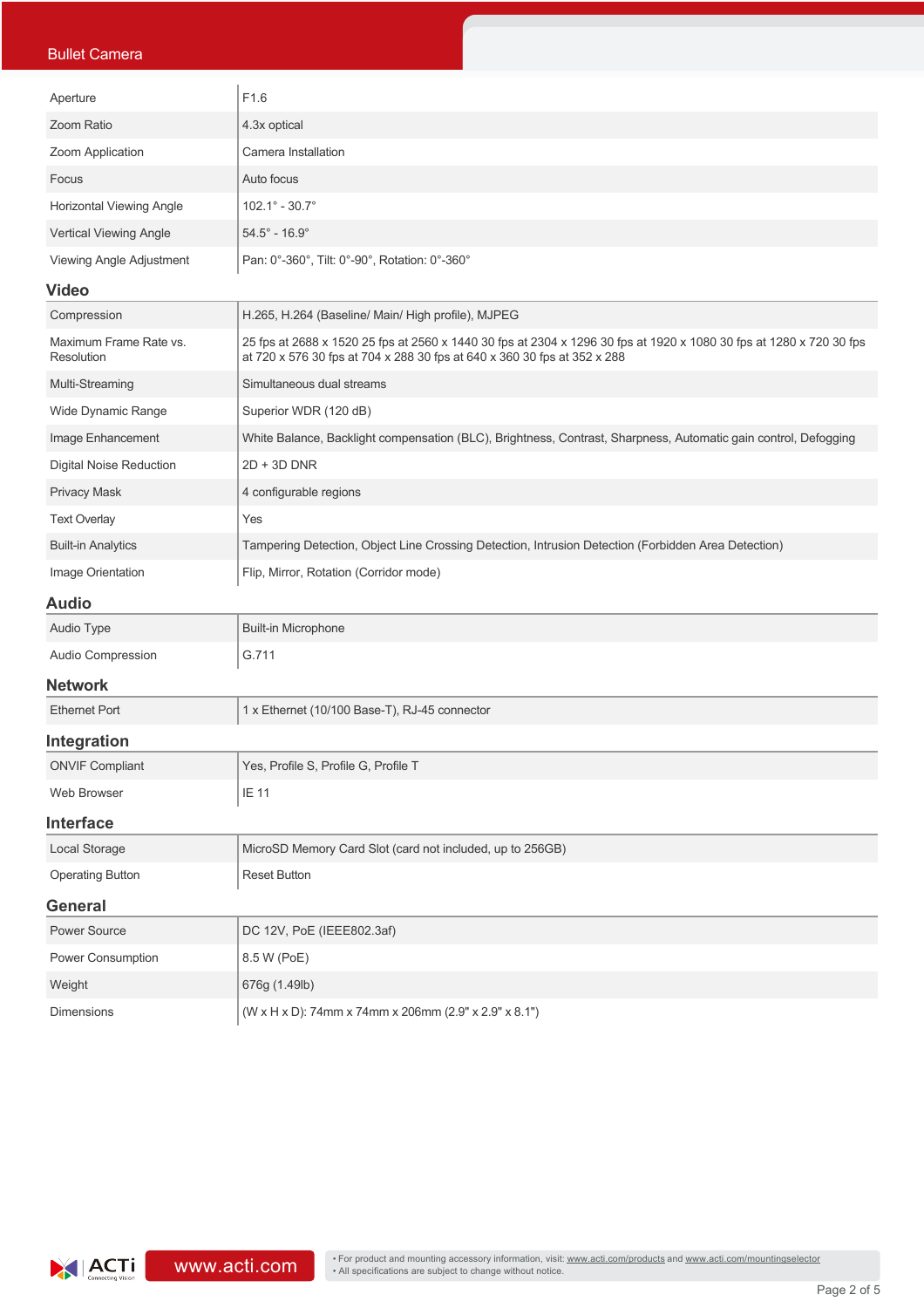### Bullet Camera

| <b>Environmental Casing</b>  | Weatherproof (IP68), Vandal proof metal casing (IK10)                               |
|------------------------------|-------------------------------------------------------------------------------------|
| <b>Operating Temperature</b> | $-30^{\circ}$ C ~ 60 $^{\circ}$ C (-22 $^{\circ}$ F ~ 140 $^{\circ}$ F)             |
| <b>Operating Humidity</b>    | 10% - 95% RH                                                                        |
| Approvals                    | CE Class B, FCC Class B, IP68, IK10 (metal casing)                                  |
| Real-time Clock (RTC)        | <b>No</b>                                                                           |
| Warranty                     | 2 Year(s). For extended warranty offering, see http://www.acti.com/support/warranty |

• For product and mounting accessory information, visit: <u>www.acti.com/products</u> and www.acti.com/mountingselector<br>• All specifications are subject to change without notice.<br>• Page 3 of 5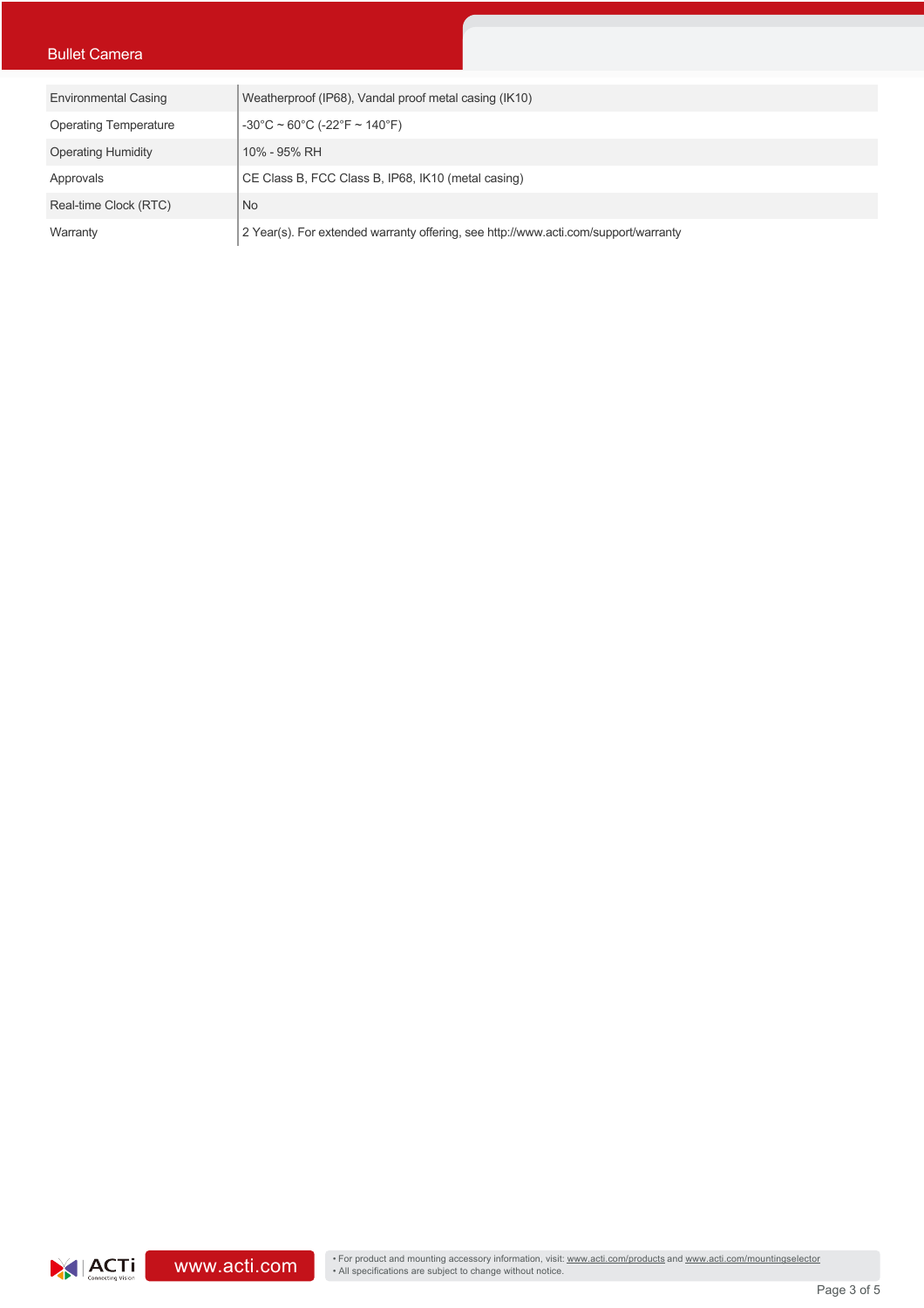# **Photo Indication** 1 DC 12V Power Input **2** Ethernet Port **8** Reset Button 4 Memory Card Slot XI ACTI

## **Dimension Diagram**



Unit: mm [inch]

 $|ACTi|$ 

• For product and mounting accessory information, visit: www.acti.com/products and www.acti.com/mountingselector<br>• All specifications are subject to change without notice.